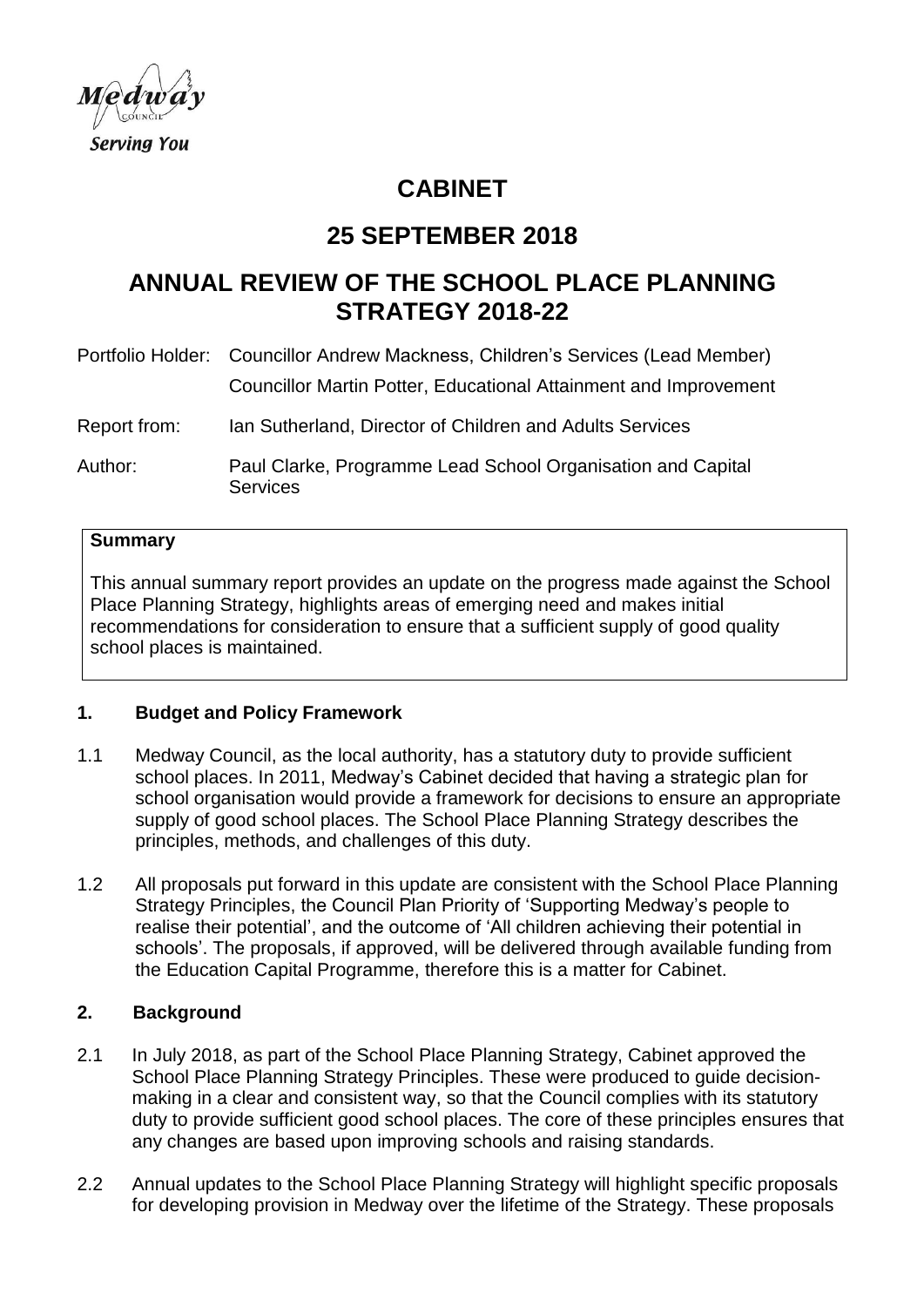will be informed by the most up-to-date available information and data, which will be used to forecast the future need for places in Medway schools, as well as an analysis of local and national policy and strategy.

- 2.3 This annual review report identifies areas of emerging need based upon the latest annual round of forecasting undertaken in April 2018.
- 2.4 The duty to ensure sufficient school places, coupled with the local and national policy of successful schools expanding, means that when deciding upon which schools to expand, a number of factors must be taken into consideration. These include the OFSTED rating of the school, its current known performance, and its popularity with parents. In the most recent scorecard published by the Department for Education (DFE) Medway was rated as joint first nationally in providing additional good or outstanding places. On the same scorecard, Medway's school place forecasts were shown to be within 1% error margin on all secondary place planning benchmarks and at 1.5% for primary. Therefore, Members can be confident that the recommendations made within the School Place Planning Strategy and its reviews are based upon robust evidence and analysis.
- 2.5 Birth rates have reduced since peaking in 2012, but remain reasonably constant. Inward movement of families with pre-school age children is lower than in 2012, but remains steady. This, combined with the number of ongoing, approved and proposed housing schemes, means that the demand for school places is expected to continue to rise in the foreseeable future.
- 2.6 Medway's Local Plan, currently under consultation, highlights the need for an additional 29,000 homes across Medway by 2035. It is expected that the total population will increase from 278,000 to 317,500 in that time. Therefore, demand for school places is likely to continue to rise.
- 2.7 The forecasts, which this report is based on, include all approved housing developments. Those schemes either proposed, under consideration, or at the appeal stage will only be included in the forecasts when formally approved. Therefore, it is reasonable to expect that as more housing schemes gain approval, future forecasts will reflect this and demand for places will rise further.
- 2.8 Data on the numbers of pupils produced from housing developments, based upon research by MORI, indicates that on average for every 775 two+ bedroom houses built, there is a requirement for an additional primary provision equivalent to 1 Form of Entry (210 children).
- 2.9 Surplus capacity is planned into the system to ensure that sufficient places are available to cater for in-year demand (casual admissions) and any sudden influx of pupils into new housing schemes. It is nationally accepted that a 5% surplus is a reasonable level to ensure places are available without the viability of schools being endangered. However, given the high proportion of families moving to Medway, a 5% surplus has proven to be insufficient in certain areas in the long term. It is recommended therefore, that for the reception year group, Medway works to an initial 8% surplus level at planning area level, ensuring sufficient spaces as classes move through the school. This may be a little higher than the average surplus levels, but will ensure a sufficiency of places in areas of demand, and avoid the need and costs for emergency bulge classes and schools admitting over number which can prove difficult for schools to organise at short notice. Working to 8% surplus should not endanger the financial viability of schools generally, however, in certain circumstances, where all or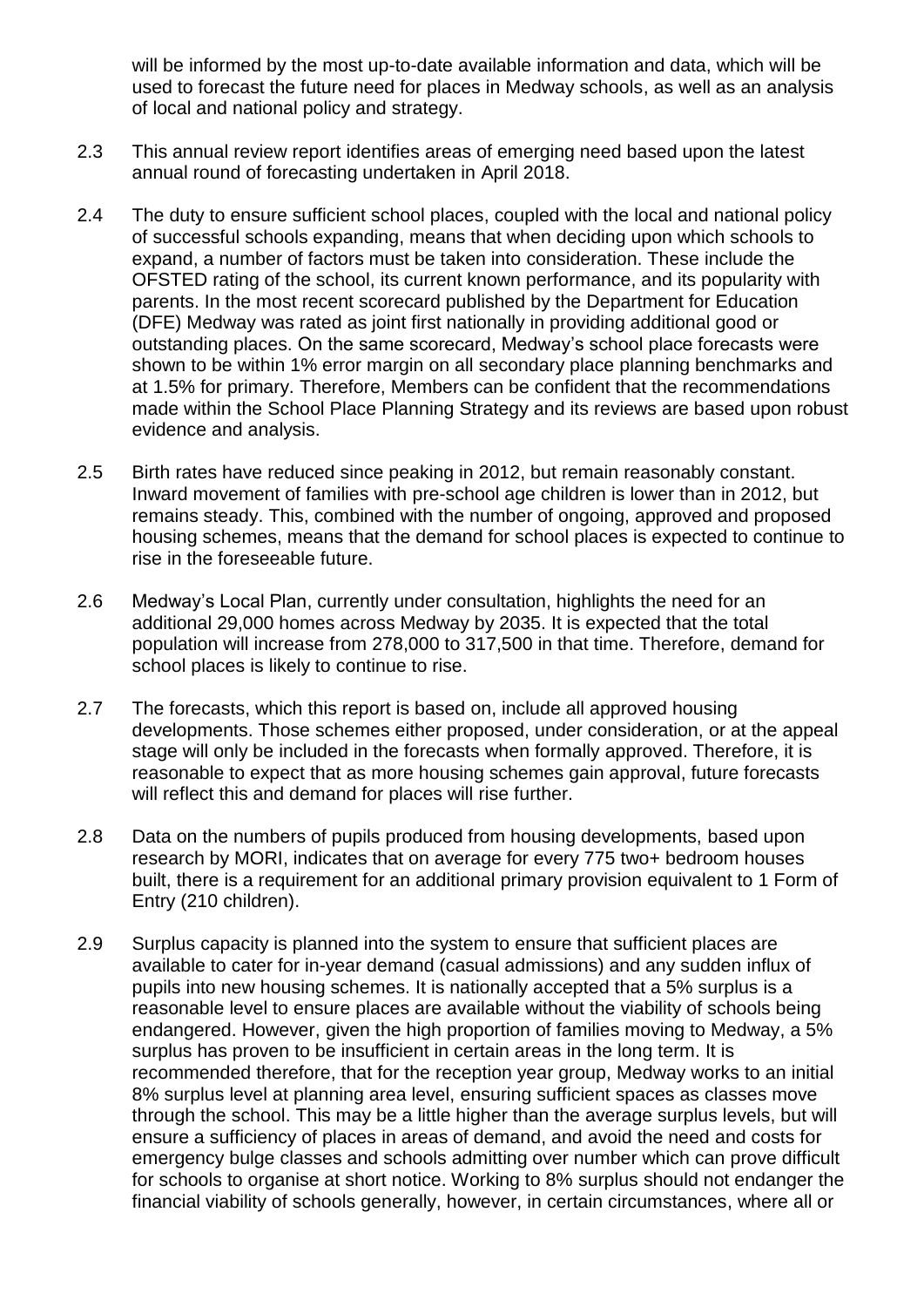most of the surplus is at one school in an area, the local authority will work in partnership with the Schools Forum to help mitigate the financial impact.

## **3 Analysis of latest data and information**

### **Pre-school and primary phase**

3.1 Fig 1 below shows that births remain high compared to pre-2009 levels, although there has been a slight reduction from the peak in 2012.



3.2 The inward movement of families with pre-school age children in 2017 has increased compared to 2015 (fig 2). As the local plan progresses, an increasing number of housing schemes will come forward. Inward movement of pre-school age children can, therefore, be reasonably expected to increase again in the future. This will add to demand for reception places in the future and forecasts will be regularly monitored to ensure the Council is in a position to react accordingly.

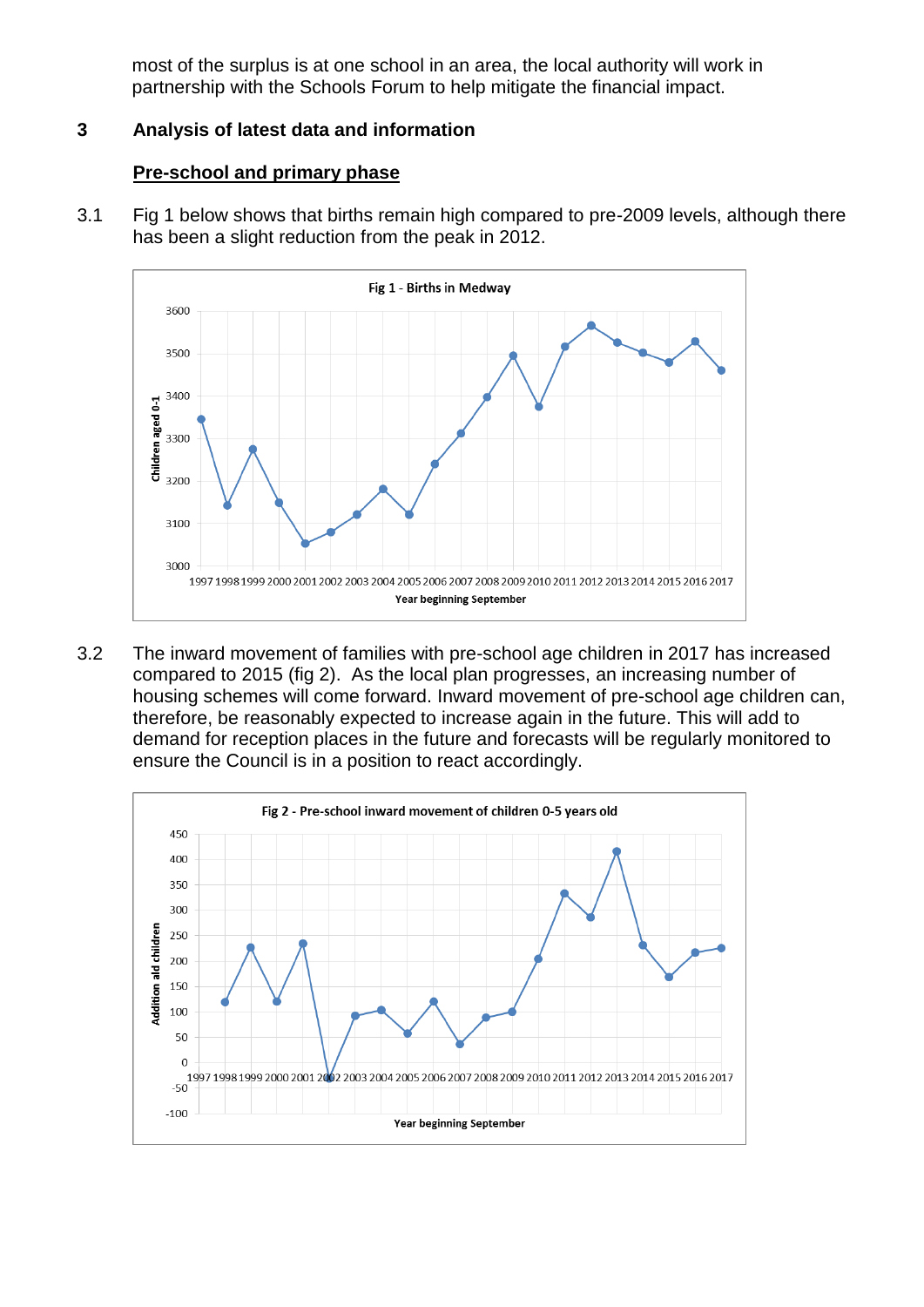3.3 Both of the factors in paragraphs 3.1 and 3.2 mean that the demand for reception places is forecast to rise gradually to 2020 and then fall again (fig 3), although it is reasonable to expect that the four and five year forecasts will increase as new housing schemes are approved. The graph shows that the total Published Admission Number (PAN) of all reception places in Medway sits above the expected numbers of pupils and this difference is 7.2% of the total for 2019 and 8.5% for 2022. This aligns with the flexibility levels suggested in paragraph 2.9 and ensures sufficient places for that cohort as it progresses through the year groups.



3.4 Overall pupil numbers in primary schools have increased to 24,191, up by 225 children compared to last year and the highest level since 2002, and are predicted to continue to rise for at least the next five years to 25,706 (fig 4). The expansion and new build work actioned as part of the capital programme up to September 2018 has enabled the Council to meet demand when and where it is needed. This additional capacity is expected to meet the forecast demand, although some further primary capacity is likely to be required in future years as housing development accelerates. There may be some areas with more surplus capacity than others, but this is because parental preference can change year on year. This makes it challenging to determine in advance which schools will be popular, and which will fill more than others.

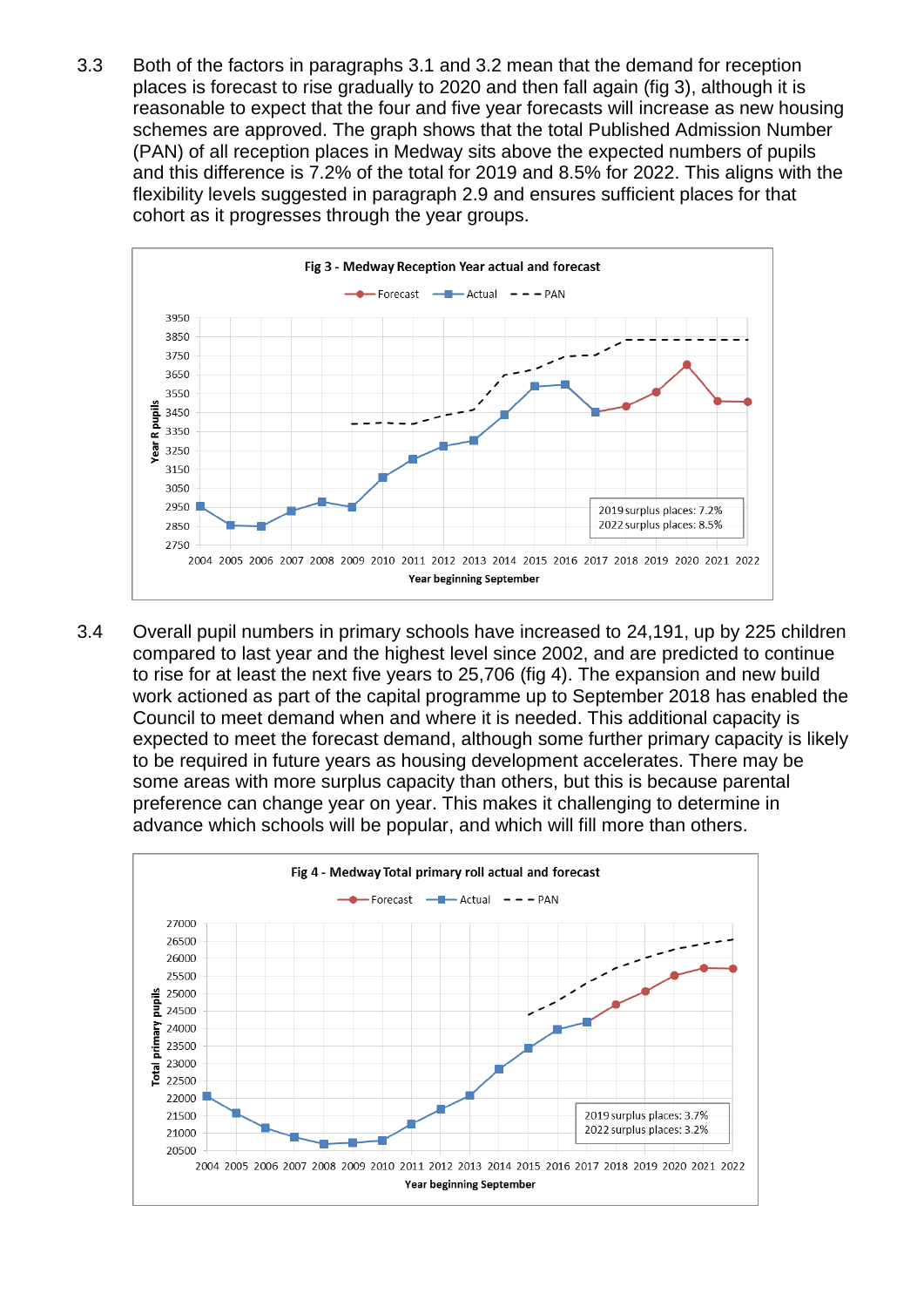3.5 Medway operates ten primary pupil place planning areas based on local geography. Previously there were nine planning areas, but having Peninsula as a single area masked the differences in school rolls in the east and west of the area. Therefore, it was split into Peninsula West and Peninsula East.

When planning school places, it is necessary to consider neighbouring areas, taking into account cross area movement. The following sections outline the forecasts for each of these areas, some individually and others grouped due to their interdependence and mutual impacts.

### 3.6 **Peninsula East and West**

This place planning area originally encompassed the whole of the Hoo Peninsula. This year it has been split into two. Peninsula West covers the area from Four Elms Hill to High Halstow, including Hoo St Werburgh, Cliffe, and Cliffe Woods. Peninsula East covers the remaining area to the east of High Halstow, including the villages of Grain, Stoke, and Allhallows.

Peninsula West covers five primary schools, one of which, the primary phase at The Hundred of Hoo Academy, was established in 2015 to cater for demand from Hoo village due to the number of housing developments. The graph below shows the forecast for reception in the Peninsula West (fig 5).



In 2016, Cabinet approved proposals to expand provision at Cliffe Woods Primary Academy from 1.5FE to 2FE. This project was completed in September 2017, providing an additional 105 places.

These two projects have added 315 primary school places into the western peninsula area. Forecasts suggest further additional capacity is likely to be required as more housing developments gain approval in the area. The new primary provision at The Hundred of Hoo Academy, whilst being built as a 1FE school to meet current demand, has been designed to enable efficient expansion to 2FE. The Cabinet is requested to authorise the feasibility and detailed costing for the addition of an additional one form of entry at Hundred of Hoo Academy Primary phase, as this school was designed with core facilities for two forms of entry in readiness for this expected need. A feasibility study has been undertaken at Chattenden Primary Academy to assess the viability of a future expansion there.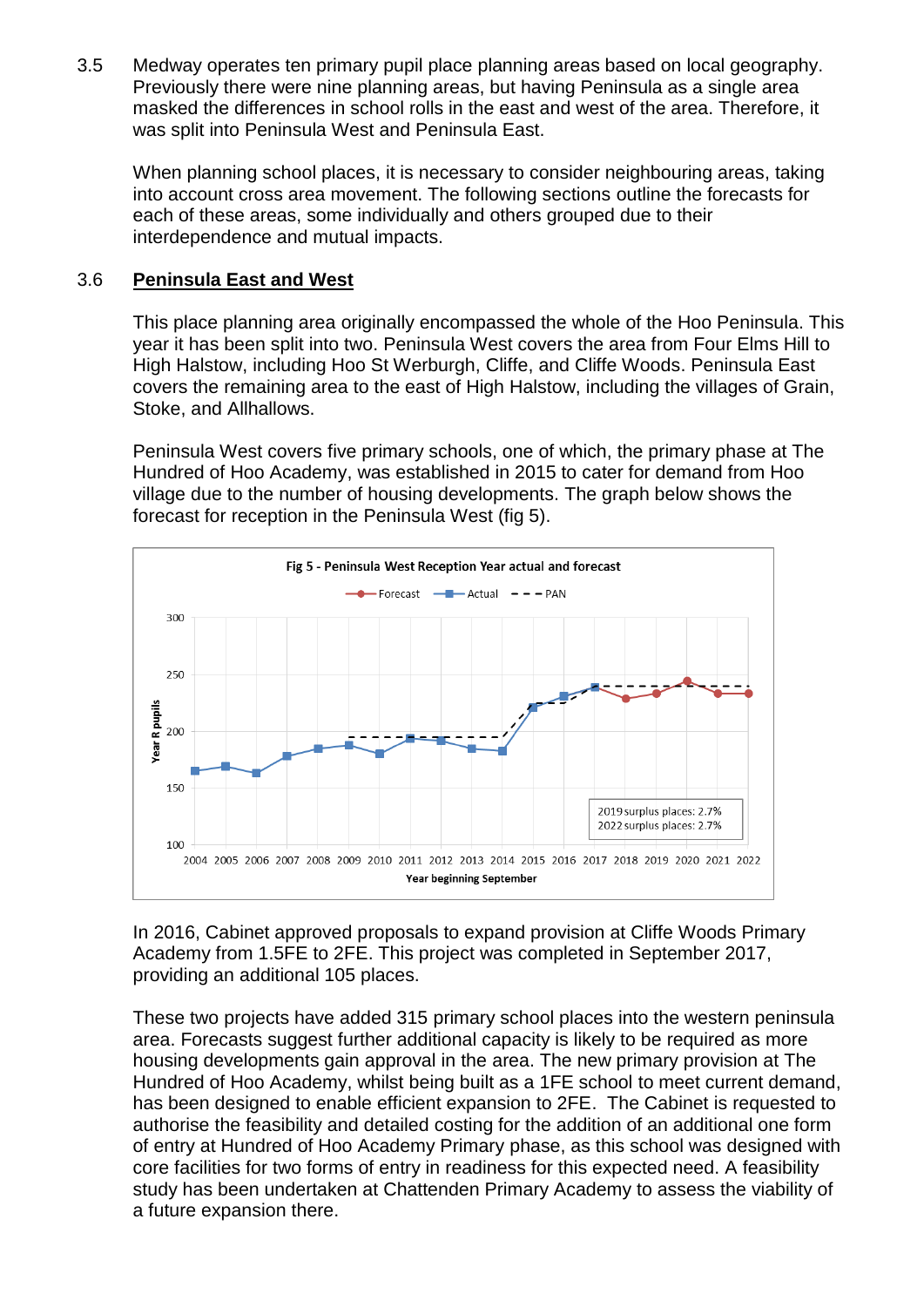Peninsula East has three primary schools, all of which are small rural schools and as a result all have low roll numbers. The graph below shows the forecast for the Peninsula East (fig 6) area.



It is clear that currently the only spare capacity sits is within the schools in Peninsula East (fig 8). The schools in the west peninsula are generally full and forecasted to remain so (fig 7). The distances involved between the schools means that accessing the schools where spaces are available is difficult and it should not be assumed that these spaces are appropriate for children in more central villages. The position in the west peninsula area should continue to be monitored closely to ensure a good supply of places remains as the population increases as expected. In the eastern peninsula, the number of surplus places will be monitored to ensure schools in this area remain viable.

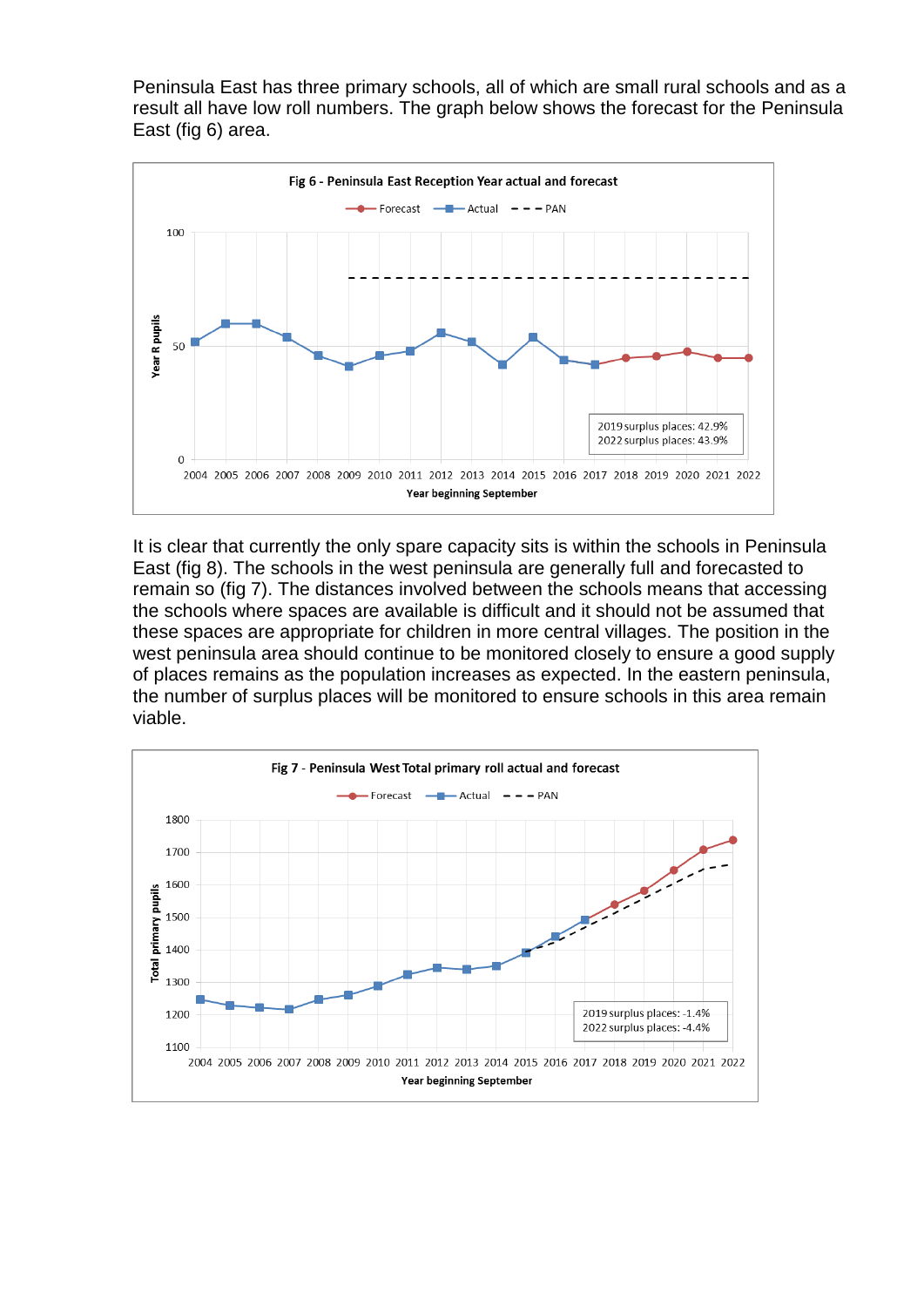

## 3.7 **Gillingham, Rainham North and Rainham South**

Whilst this section covers three place planning areas, the levels of pupil movement between them makes it sensible to consider the Gillingham and Rainham areas as a whole.

Recent expansions in the area at Brompton Westbrook, Woodlands Academy, Napier Primary, and Saxon Way, together with the bulge class at St Thomas of Canterbury for the 2016-17 academic year have ensured that sufficient places are available. Forecasting in this area has proved to be particularly accurate in recent years with provision in place to meet increasing demand.

Currently, pressure is being experienced in two parts of the wider area; in the east around the Rainham boundary with Kent and in the west around St Mary's Island and the docks area. These are areas of significant housing developments, with some maturing and others underway or due to start. To meet this demand Riverside and St Mary's Island Primary Schools were approved for expansion in 2016's annual review and these projects have been completed and the schools have admitted the first year of additional pupils in September 2018.

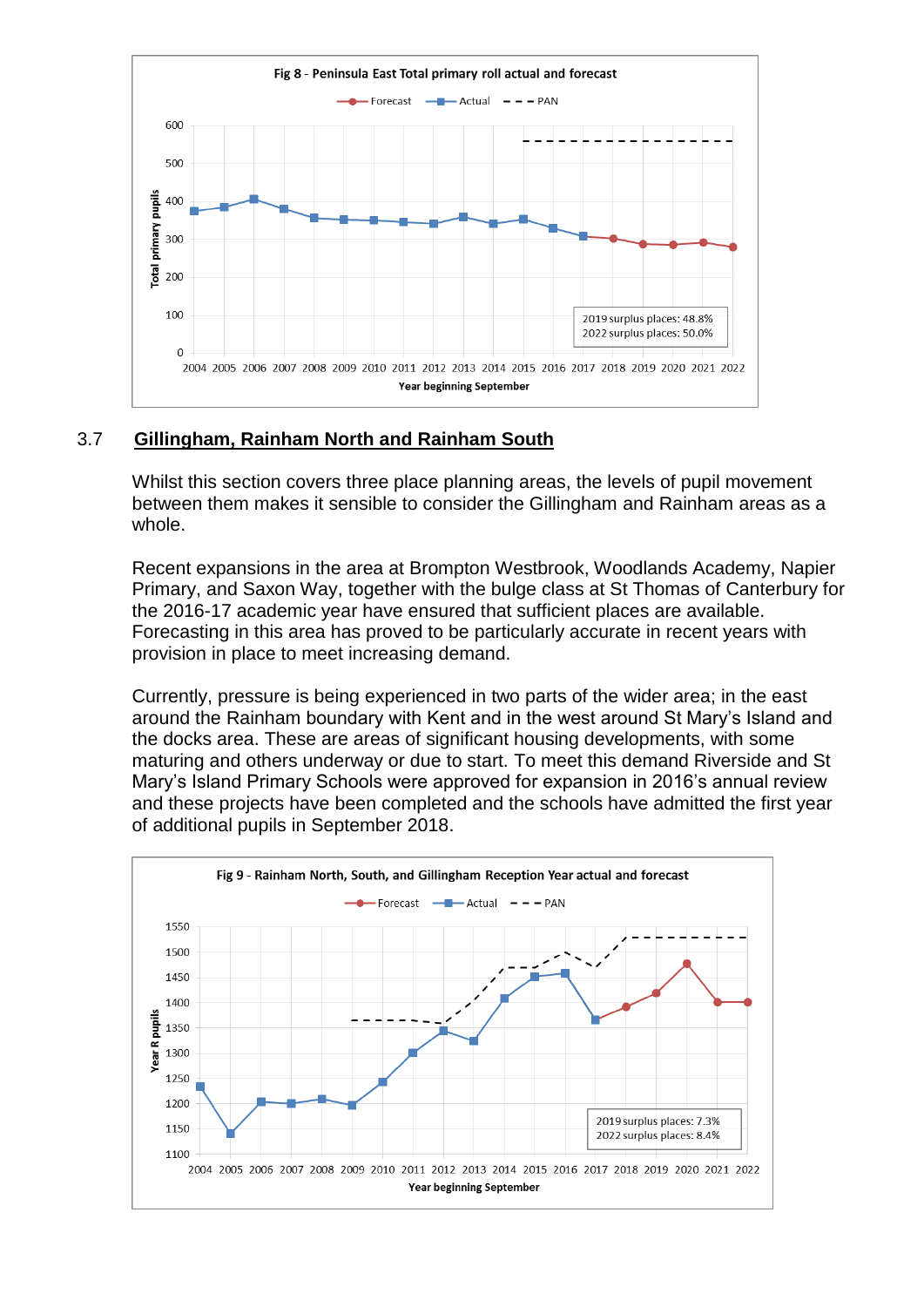The graph above indicates that there is some spare capacity at reception intake (fig 9), but this equates to 7.3% in 2019 and 8.4% in 2022 which will provide flexibility in the short term, and is close to the 8% surplus figure. However, it is anticipated that there will be much more pressure in 2020, where the surplus is set to drop to 3.4%. With further housing scheme proposals expected those surplus places could be filled quickly in the coming years.

When looking at overall primary roll forecasts (fig 10) the spare capacity in 2019 is 4.3% and 4.9% in 2022. The surplus capacity is forecasted to grow over time, and so should ensure that sufficient places are available during this time to meet demand from inward migration. Forecasts will be monitored to watch for any change to this situation.



It is therefore suggested that the actions taken in recent years, and those currently underway will provide the appropriate number of additional places to meet demand and no further expansion is recommended in the short term. As housing development in the area increases further this position can be reassessed to ensure a sufficient supply of places.

## 3.8 **Strood**

Strood, as an area, has experienced significant housing development in recent years including Liberty Park, Medway Gate, Templars Rise and a number of smaller schemes. As these become established, births from these developments are increasing. Further development is ongoing, all of which will add to school place demand. To meet this expected demand, a project to expand Bligh Infant and Junior Schools was undertaken. This added places for 30 pupils per year group from September 2017.

With the addition of this provision, reception class forecasts suggest that sufficient capacity is in place to accommodate intakes over the next few years (fig 11). However, with further housing developments underway, planned and proposed e.g. 400 dwellings at Temple waterfront, 130 at Commissioners Road, as well as around 1000 proposed along Canal Road and the Civic Centre, additional primary phase capacity may be required over time.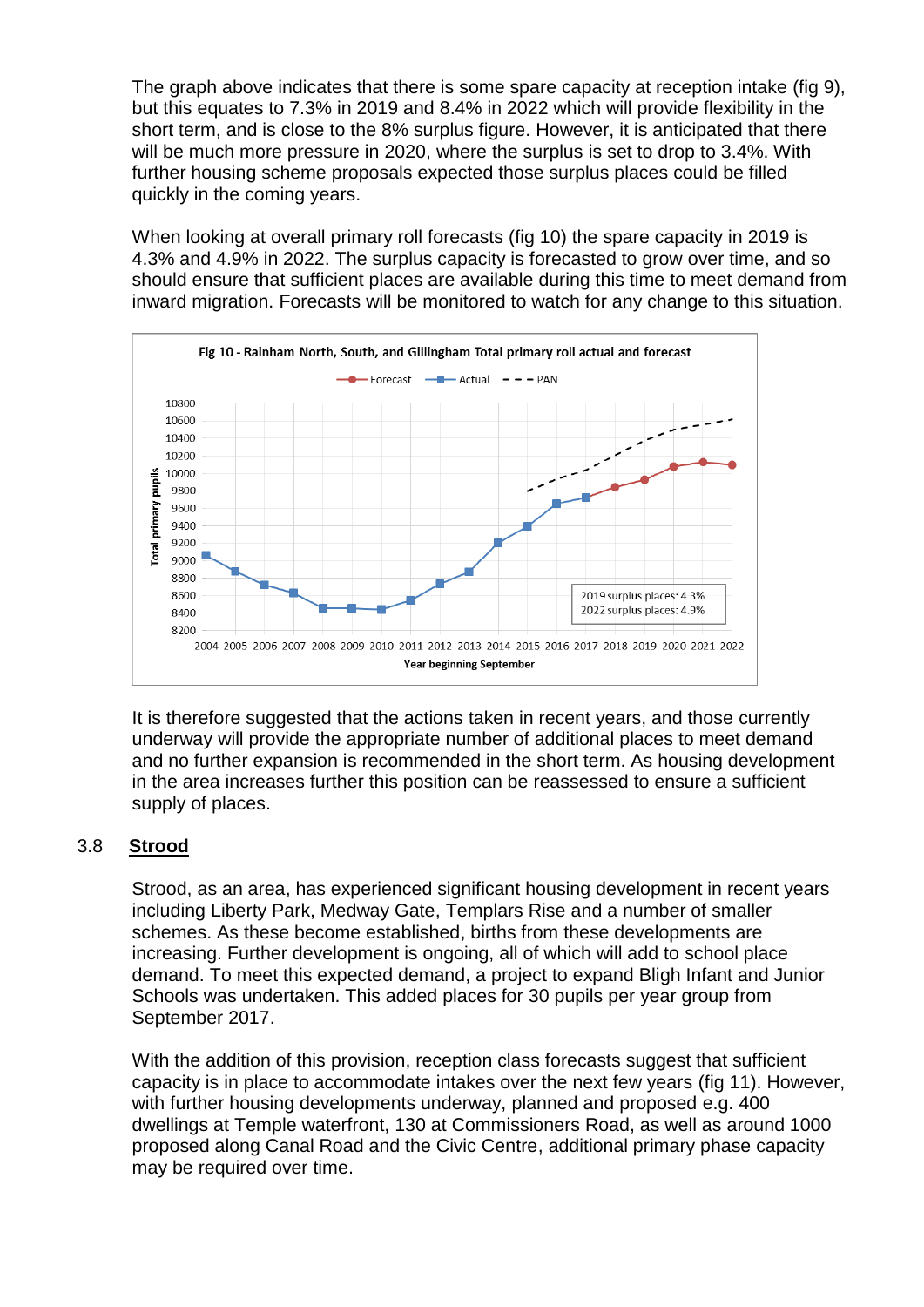Overall, total roll forecasts (fig 12) suggest that current capacity caters for the known demand. Future demand could be met from the approved Maritime Free School which include 3 Forms of entry primary provision. Beyond that, should additional capacity be required, options are available and feasibility studies have been actioned at Temple Mill, All Faiths and St Nicholas in readiness.





## 3.9 **Chatham, Rochester and Walderslade**

These three planning areas are intrinsically linked by the cross boundary movement of pupils to attend schools. Primary capacity was increased in 2014 with the creation of New Horizons Children's Academy. This added 630 primary places, and the ESFA approved proposals by Delce Junior Academy to establish a 1FE infant stage from September 2016, adding another 30 places per year group (210 total).

However, despite this additional capacity, which has successfully catered for increased demand, there remains some concern that there will be pressure on places in the future. The graph below (fig 13) shows that there is sufficient capacity for reception rolls, but the housing development at Rochester Riverside will generate additional pupils. The development will come with a school, but the timing of the development,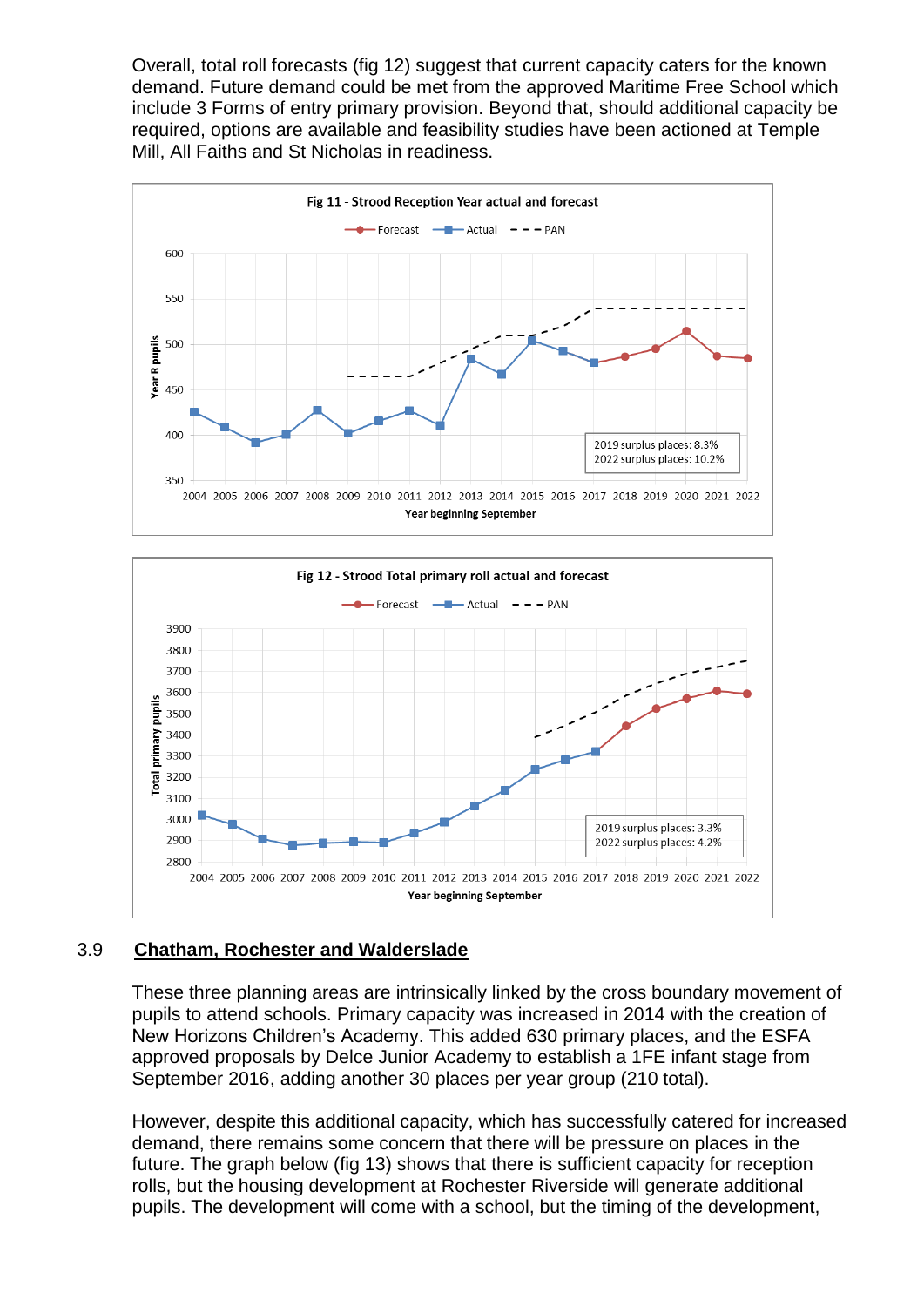and the construction of the school may result in a mismatch of supply and demand of school places.

The overall rolls graph (fig 14) indicates that capacity will be tight in 2019, with only 2.1% spare capacity, and only 1.2% in 2022. This does not include pupils who will be produced by Rochester Riverside, as a new school will be provided to cater for these pupils. This new primary school needs to be taken into account when making a decision on expansion. However, at this time, it is not certain when the school will be operational. Current indications are for September 2021 and it may be that some temporary provision in the form of bulge classes is required in the area until the new school is ready to cater for those families that move into the new development prior to the school being ready.





#### 3.10 **Cuxton and Halling**

This mostly rural area extends from the M2 motorway bridge south-westwards to the border with Kent County Council at Snodland and is covered by two primary schools. One of them, Cuxton, has been expanded recently resulting in an increase in its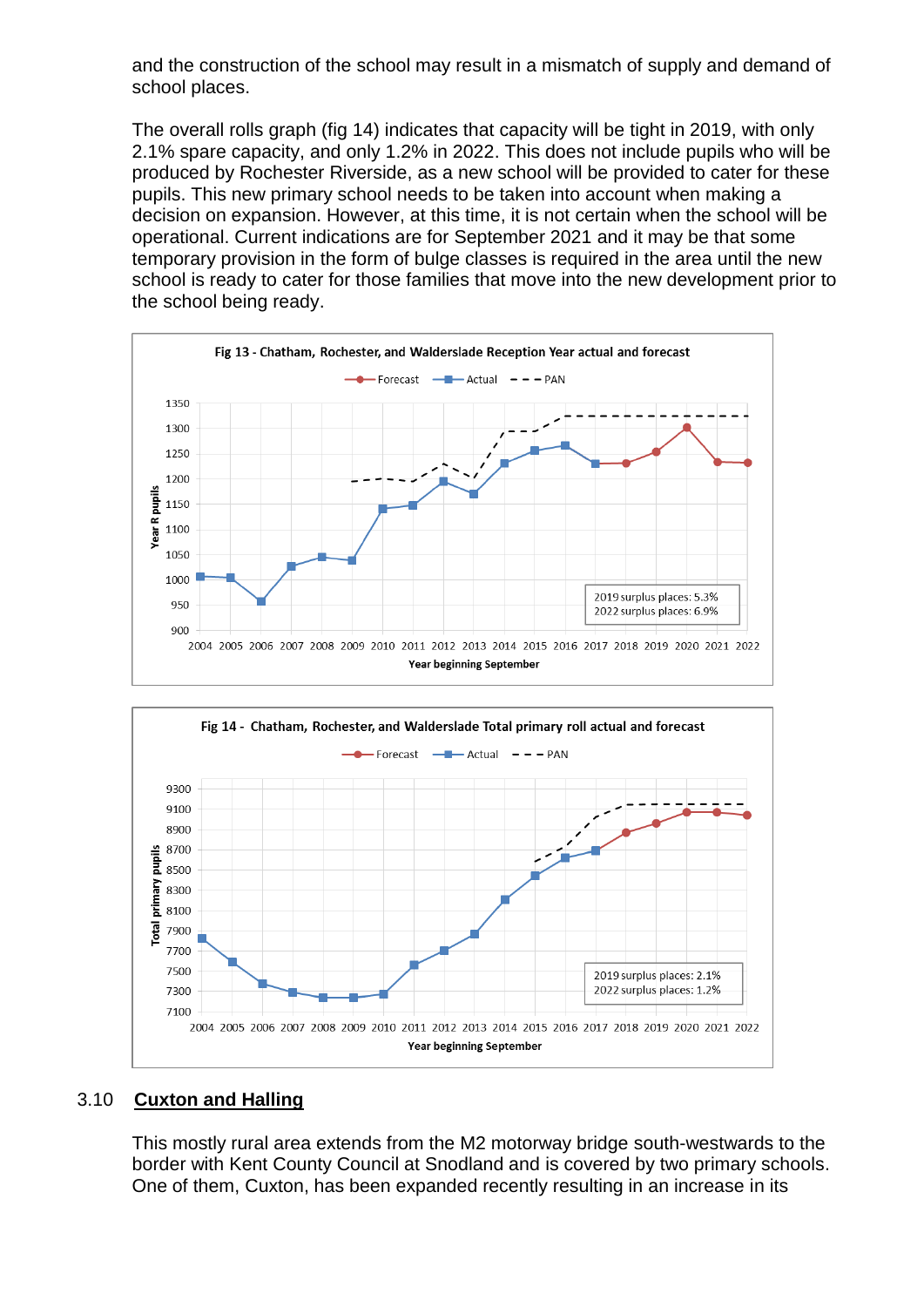capacity by 70 pupils, which has ensured sufficient places are available in the short term.

Previous forecasts suggested that, with the number of housing developments in the area on both sides of the boundary, further capacity was required. Therefore, the expansion of Halling Primary School was approved as part of 2016's review.

This will provide an additional 20 places per year group 140 in total. Fig 15 below highlights the intake position, with the Halling expansion included, and indicates that sufficient capacity is expected to be available to meet demand from 2018.

The total roll forecast (Fig 16) shows that there may be pressure on overall rolls in 2018 and 2019, but this is due to the phasing in of the additional capacity.





#### 3.11 **Primary summary**

The table below highlights the significant number of additional primary school places provided between 2013 and 2018. This has, and will, ensure that the Council continues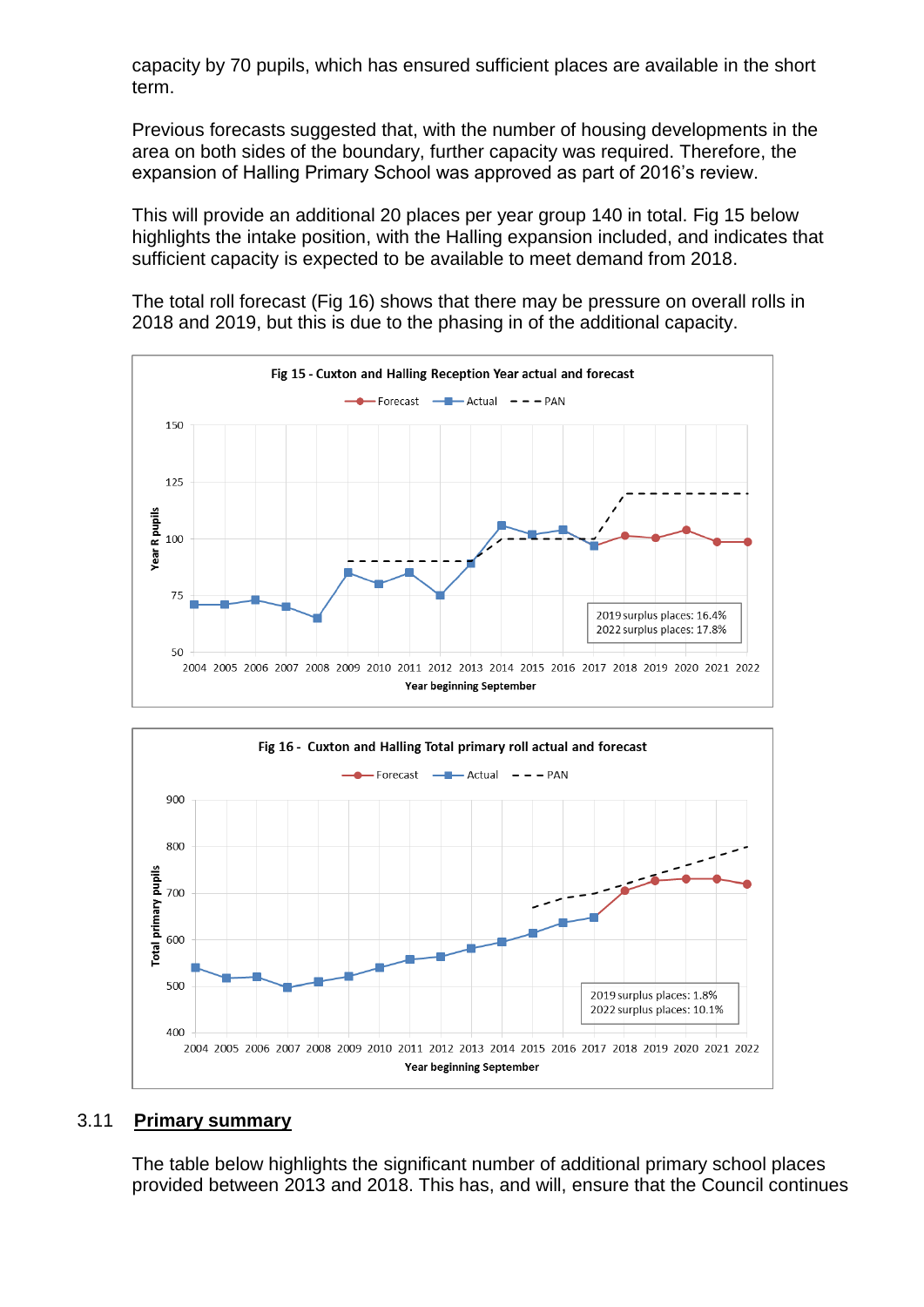to meet its duty to provide sufficient school places over the period of the strategy. These places have been successfully provided when and where required.

| School                          | Planning      | Number of         | Year        |
|---------------------------------|---------------|-------------------|-------------|
|                                 | Area          | additional places | implemented |
| <b>Wainscott Primary School</b> | <b>Strood</b> | 210               | 2013        |
| <b>Brompton Westbrook</b>       | Gillingham    | 105               | 2013        |
| <b>Napier Primary School</b>    | Gillingham    | 210               | 2013        |
| Saxon Way Primary               | Gillingham    | 210               | 2014        |
| <b>Cedar Primary School</b>     | <b>Strood</b> | 105               | 2014        |
| <b>New Horizons Academy</b>     | Chatham       | 630               | 2014        |
| <b>Woodlands Primary</b>        | Gillingham    | 210               | 2014        |
| <b>Cuxton Infant and Junior</b> | Cuxton        | 70                | 2014        |
| Hundred of Hoo                  | Peninsula     | 210               | 2015        |
| <b>St Thomas of Canterbury</b>  | Gillingham    | 30 (Bulge Class)  | 2016        |
| Delce Academy Infant Phase      | Rochester     | 210               | 2016        |
| <b>Bligh Infant and Junior</b>  | <b>Strood</b> | 210               | 2017        |
| <b>Cliffe Woods</b>             | Peninsula     | 105               | 2017        |
| St Mary's Island Primary        | Gillingham    | 210               | 2018        |
| <b>Riverside Primary</b>        | Rainham       | 210               | 2018        |
| <b>Halling Primary</b>          | Cuxton        | 140               | 2018        |
| <b>Total</b>                    |               | 3075              |             |

No significant action is proposed in the primary school sector at this time as the additional capacity built into the system should ensure demand is met for the foreseeable future. Forecasts will continue to be monitored twice each year, together with weekly birth numbers and inward migration, and the position will be assessed accordingly. Options are already in place should additional capacity be required in the future so that the Council are in a position to react quickly. Development put forward through the Local Plan as a whole will be monitored, and any requirements for additional places to best meet overall need determined.

## 3.12 **Secondary**

 The increasing number of primary pupils will start to impact upon secondary numbers over the next few years with overall numbers expected to rise from 18,924 in 2017-18 to 22,234 in 2024-25. The pressure will initially be most severe in year 7 as the larger numbers of primary school children start to feed into secondary education. This will extend through all year groups over time.

## 3.12.1 Non Selective

 Figure 17 below shows how the forecasted demand for year 7 non-selective places rises steeply from 2016 onwards. Sufficient capacity exists to 2018 due to spare capacity in older year groups and it is likely that 2019 intakes can be absorbed into the spare capacity too. From this point additional capacity will be necessary to avoid a widespread oversubscription of places. For example in 2020 there could be a shortfall of 144 places which equates to the need for 5 forms of entry and by 2022 the need for 9 forms of entry.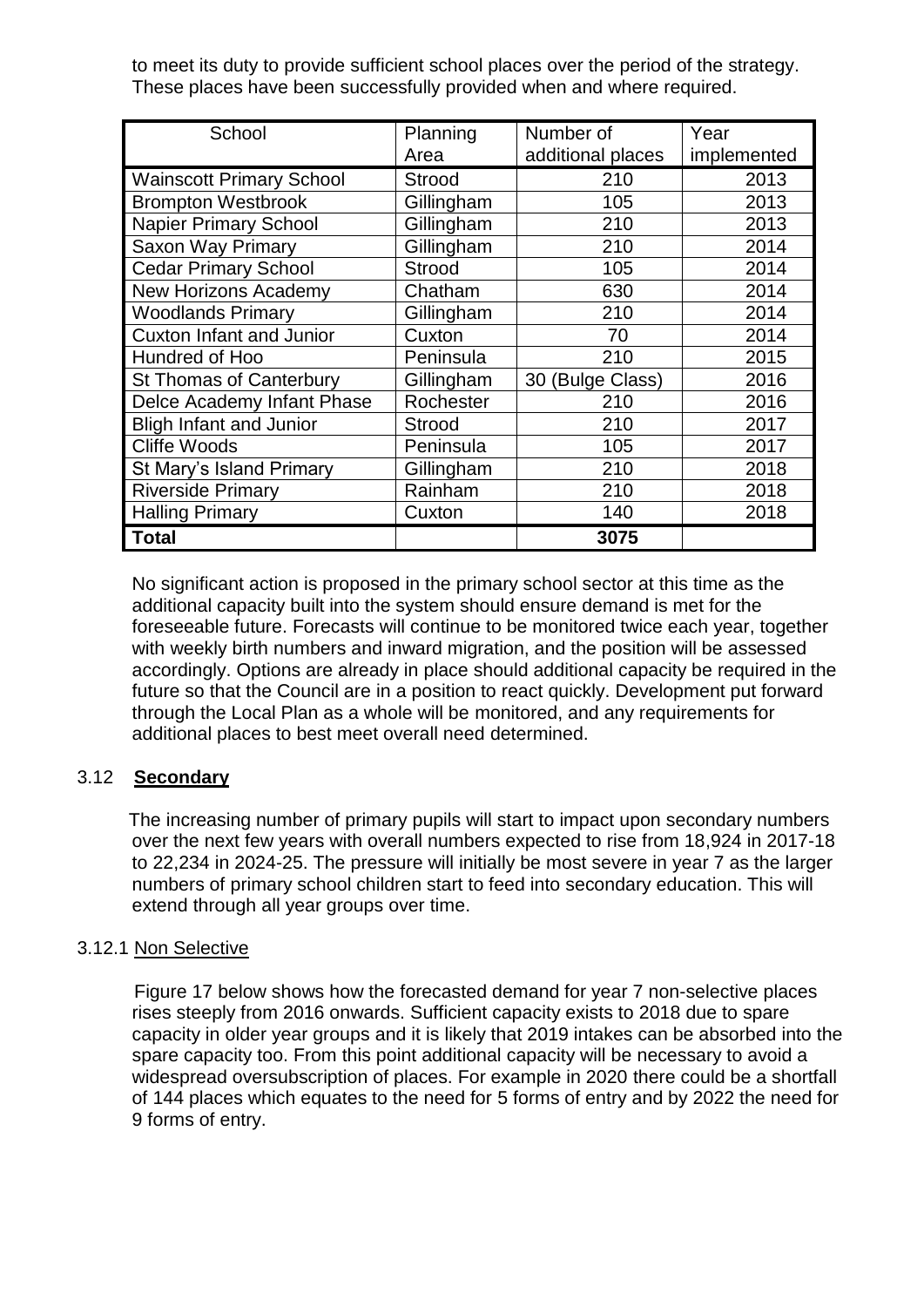

This shortfall will be met through the provision of the two Free Schools (Medway and Maritime Free Schools) awarded to Medway; this is shown on the graph as the proposed Published Admission Number (PAN) dotted line. These would be delivered and funded through the Government's Free School programme. It is anticipated, subject to the availability of sites, that these schools will be operational from 2020/21.

Fig 18 below shows the overall school forecasts against capacity and highlights that sufficient places will be available as a result of the new free schools. During the scope of the graph there appears to be surplus places, however, these will be filled year on year as the larger numbers progress through, providing flexibility and certainty of places into the mid-twenties. These figures are based upon the current primary school rolls and approved housing. As housing developments come forward under the Local Plan, there is likely to be a corresponding increase in secondary numbers.

Current funding availability indicates that the Council would not be in a position to fund either sufficient expansions or the new schools required without the Free Schools Programme. The estimated cost of a new 6 form of entry secondary school would be approximately £25-30m. The biggest risk to Council's ability to meet its obligation to provide sufficient school spaces is the Free Schools not materialising. The ability to secure suitable sites in Rainham and Strood forms the majority of this risk and Members are asked to support the location of suitable sites in Rainham and Strood.

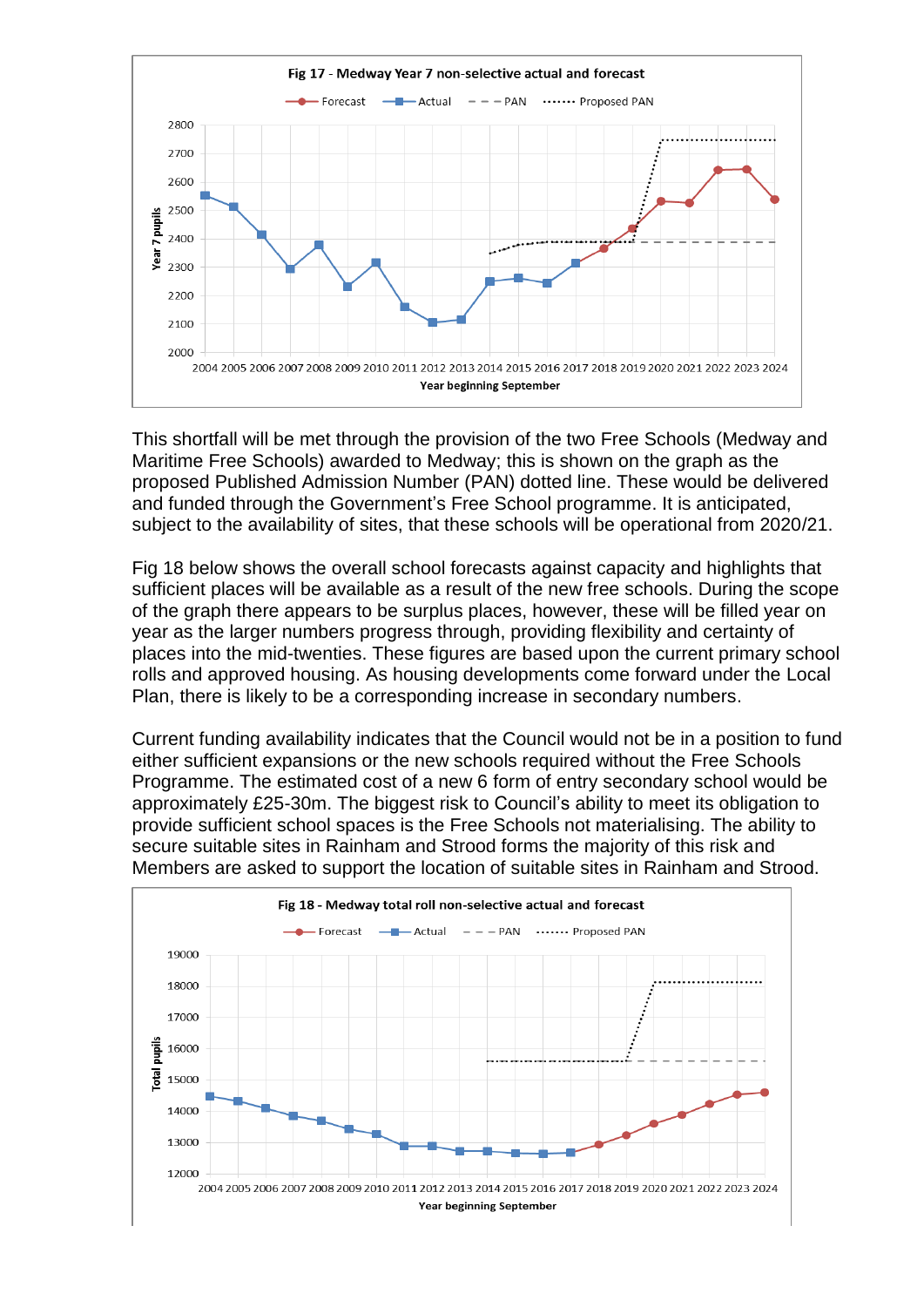## 3.12.2 Selective



 *The deficit of year 7 places shown in fig 19 above can be absorbed by the additional capacity created as part of the expansion programme for older year groups. This additional capacity can be seen in fig 20. This capacity will fill year on year as cohorts' progress through the school.*

 Fig 19 highlights that the selective sector is experiencing similar issues as the nonselective. Year 7 intakes follow the same pattern; by 2020 there will be a shortfall of 177 spaces and by 2022 a deficit of 226 spaces. The deficit of places in 2017 has been absorbed into the current capacity with schools agreeing to admit over their PAN, and the expansion programme will enable this to continue for the next few years. However, this is not sustainable in the longer term without additional physical capacity being made available. It is likely therefore that additional capacity will be required beyond the expansions planned for 2019-20.

The Government's Free School programme will not include new grammar schools and therefore the responsibility for ensuring sufficient spaces in this sector will fall to the Council. As funding becomes available, potential projects will be assessed for their viability, value for money and cost per pupil. It is likely that over time all six Grammar Schools will require some additional capacity.

A formal study to identify where the largest number of places can be provided costeffectively in order to meet demand when necessary has been undertaken. The schools selected are shown in the table below, and the impact of the expansions is shown on the above graph (Fig 19) as the proposed PAN dotted line.

| School                                      | Additional places   Year from |      |
|---------------------------------------------|-------------------------------|------|
| Sir Joseph Williamson's Mathematical School | 150                           | 2018 |
| Rainham Mark Grammar School                 | 150                           | 2018 |
| Holcombe Grammar School                     | 150                           | 2018 |

Demand for grammar school places from pupils living on the Hoo Peninsula is growing, and currently 414 pupils travel daily from the peninsula area as well as 687 from Strood into Rochester, Chatham and Gillingham to attend a grammar school. With housing numbers expected to grow in future years, demand for places is likely to increase further. Therefore, it is recommended that the opportunity for providing selective education on the peninsula is explored, and a feasibility study undertaken.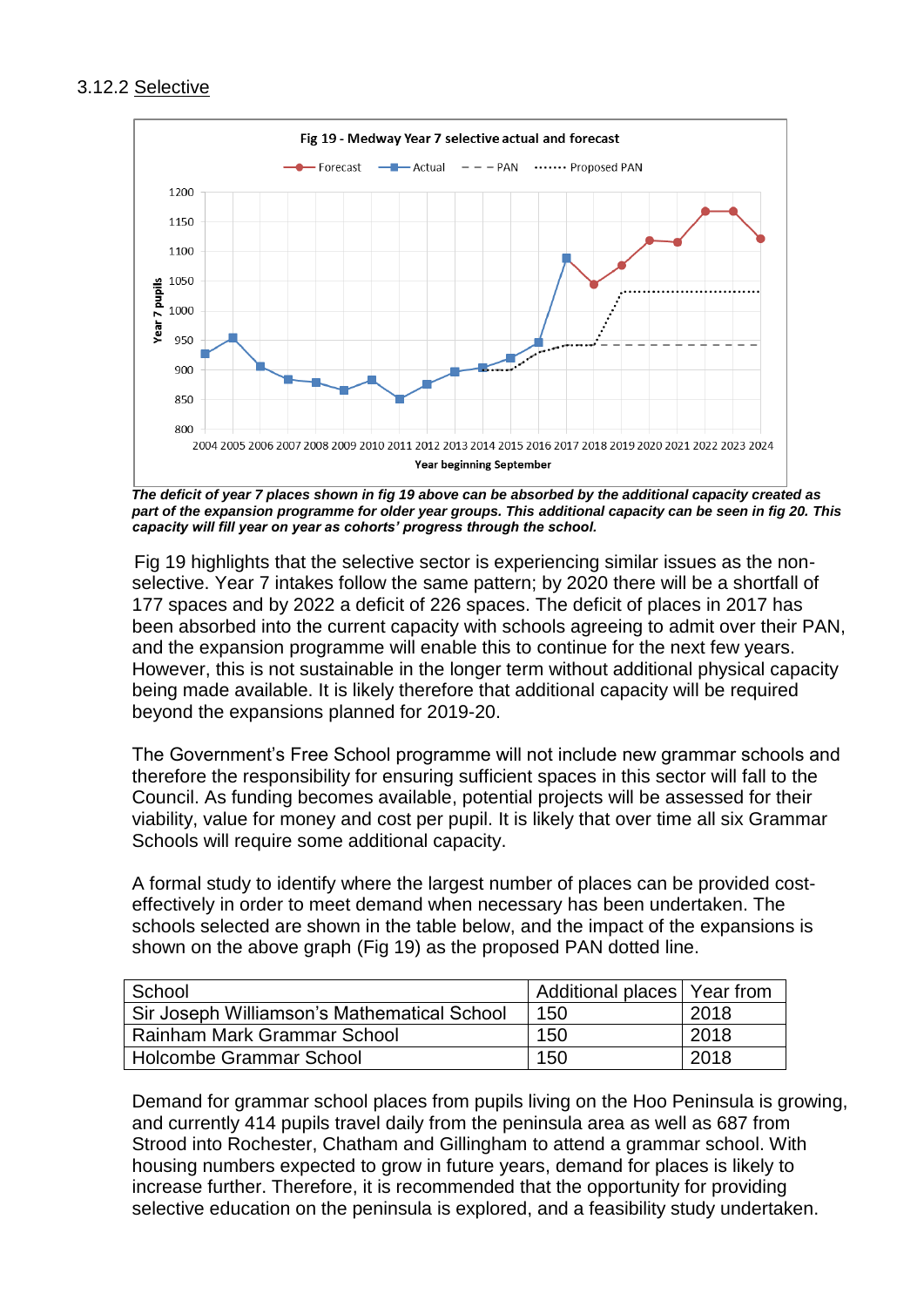Having grammar school provision on the peninsula area will significantly reduce travel patterns through Medway and in turn pupil time spent travelling. Over time this will free up places in the urban grammar schools for local children, particularly those from disadvantaged backgrounds.

Fig 20 below highlights the overall grammar school forecasts against actual and proposed capacity, and indicates that once the current grammar school expansions are complete, then sufficient space should be available into the next decade. However, it is important to note that the graph only takes approved housing schemes into consideration, and therefore it is reasonable to expect that as more housing schemes come forward following the adoption of the Local Plan, demand will increase beyond current capacity.



## 3.13 **Special Needs and Disabilities (SEND)**

3.13.1 In line with increasing pressure on mainstream places, demand for special school provision has also risen. In recent years the Council has taken action to provide appropriate additional provision and to reduce the numbers of pupils placed in expensive independent or out of area settings.

A project to expand capacity by 40 children at Danecourt Special School was completed in 2016 and a project resulting in an expansion of 68 pupils and relocation to provide new purpose built accommodation for Abbey Court was completed in December 2016 with the school taking up occupation in April 2017.

There has also been additional secondary aged special capacity for pupils with Social, Emotional and Mental Health difficulties provided through the Inspire Free School.

3.13.2 The former Abbey Court primary building in Long Catliss Road, Rainham has been leased to the Rivermead Inclusive Trust for the purposes of providing provision for secondary aged pupils with mental health needs from September 2018. This will provide a reduction in costs in excess of £370,000 per year by providing local provision instead of placing children out of area when they are discharged from hospital. This will provide dedicated mental health provision, which is rare nationally. No capital investment is required from the Council as the provision is funded separately and benefits from having funding already in place to adapt the building for their needs.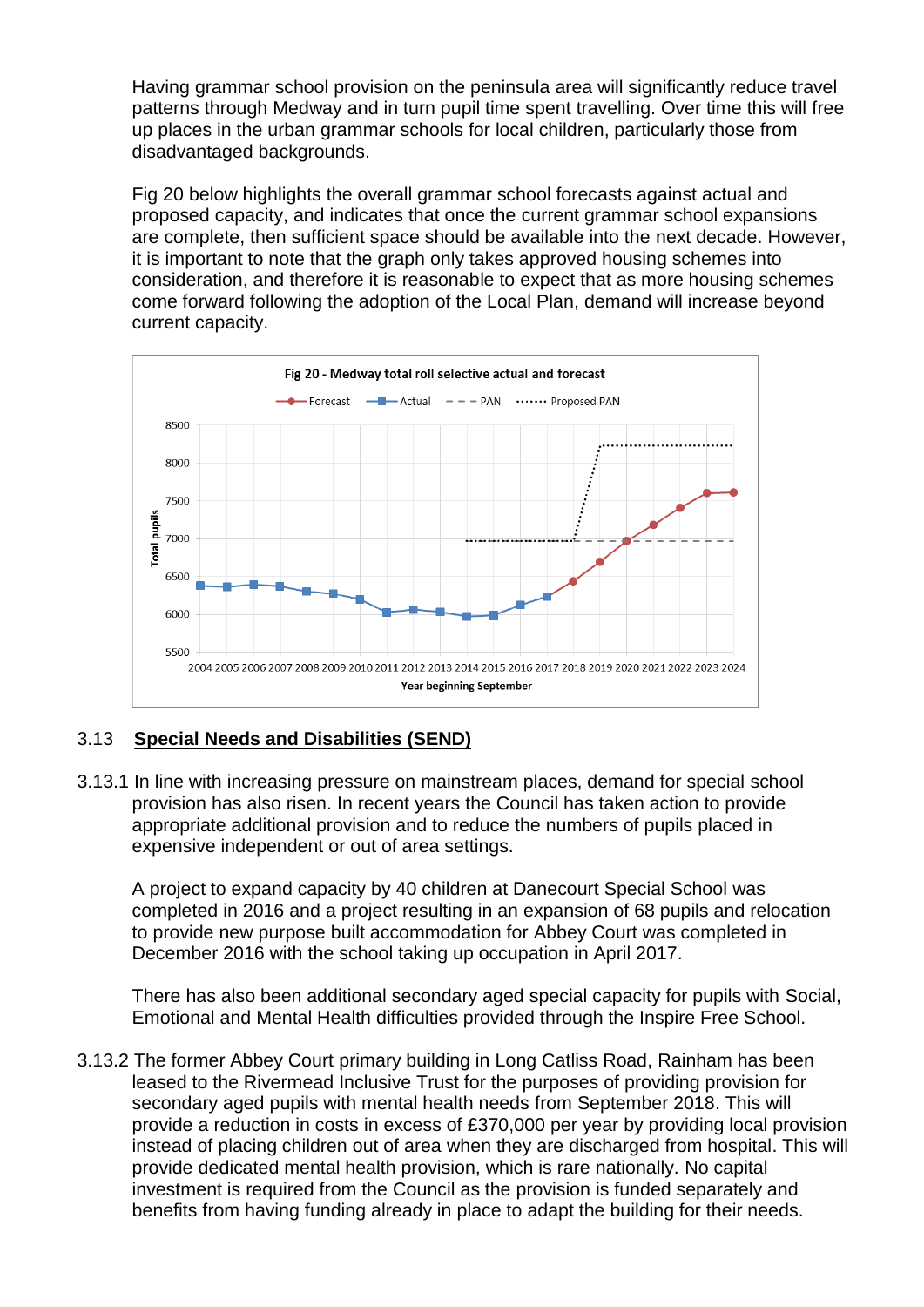The lease is for an initial period of 20 years at a peppercorn rent. The building is of sufficient size to enable a site share. The lease has been written so that the Council can place other associated and appropriate services in the building as necessary.

- This supports the SEND Strategy of increasing local provision for children with special educational need and disability.
- The proposal offers a reduction on potential out of area placements of approximately £370,000 per annum based on current numbers and population projections.
- Refurbishment of the building and maintenance and repair during the time of the lease would be the responsibility of the Rivermead Trust.
- 3.13.3 A Hearing Impaired Unit for secondary aged pupils has been created at Thomas Aveling Secondary School. This will provide places for up to 20 pupils over time and will provide a cost saving where these children would have previously been placed out of area away from their families.
- 3.13.4 The SEN Capital Programme, a central government initiative has meant that a total of £1.3m will be allocated to Medway to provide additional places and facilities for pupils across Medway with Education Healthcare Plans. This will be received in equal instalments over three years from 2018.
- 3.13.4 A needs analysis is being undertaken to assess future demand for SEND provision, the results of which will inform this and future reviews.
- 3.13.5 The needs analysis, has highlighted that additional SEND provision will be required going forward, and currently officers are exploring the options of when and where to provide this as well as seeking appropriate funding streams. Central Government has announced a round of SEND Free School bidding, and it is recommended that the Council supports a submission to take advantage of this opportunity.
- 3.13.6 It is recommended that the Council supports wider work to explore the opportunity of providing residential accommodation within Medway to reduce the reliance upon potentially expensive and distant out of area provision.

#### **4 Risk management**

4.1 There are no risks resulting directly from this report, however the following would be assessed as risks should recommendations from individual proposals flowing from this report not be implemented.

| <b>Risk</b>                                                 | <b>Description</b>                                                                                                                                         | <b>Action to avoid or</b><br>mitigate risk                                                     | <b>Risk</b><br>rating |
|-------------------------------------------------------------|------------------------------------------------------------------------------------------------------------------------------------------------------------|------------------------------------------------------------------------------------------------|-----------------------|
| duty to provide<br>sufficient good quality<br>school places | The Council's statutory If insufficient school places<br>are made available to meet<br>demand, the Council would<br>be failing to meet its<br>obligations. | Implement proposals to<br>provide additional good<br>quality places in the areas<br>of demand. | C <sub>1</sub>        |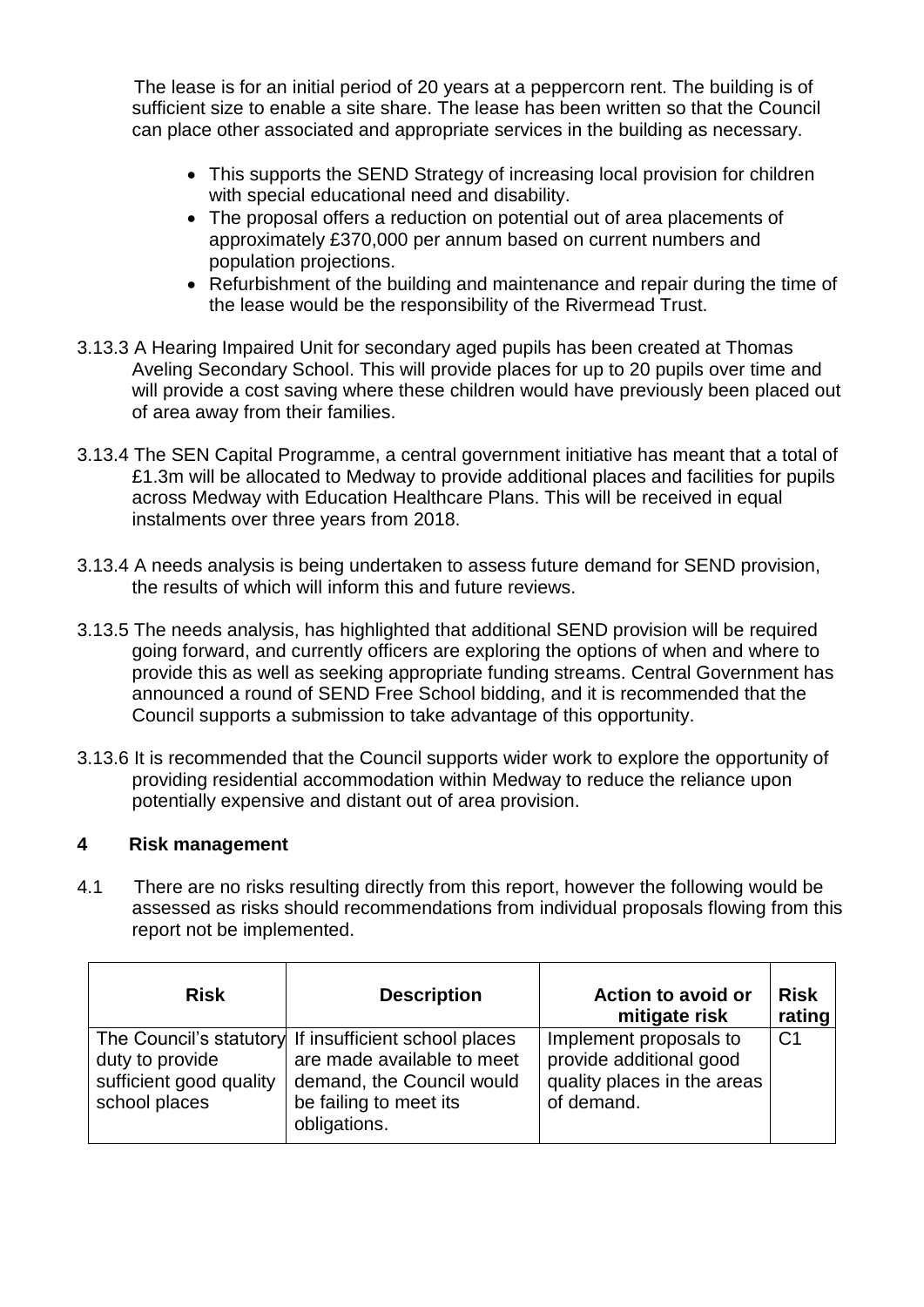| That insufficient<br>funding is available to<br>fund proposals to<br>provide sufficient<br>places | Basic need funding is limited<br>and the extent of the<br>emerging need may mean<br>that unless additional funding<br>can be sourced, projects to<br>provide places may not be<br>able to be implemented,<br>which could mean that the<br>council fails to meet its<br>statutory obligation. | Explore options to fund<br>projects including bidding<br>for funding initiatives. Look<br>at cost effective ways to<br>supply places.                                                                    | A <sub>1</sub> |
|---------------------------------------------------------------------------------------------------|----------------------------------------------------------------------------------------------------------------------------------------------------------------------------------------------------------------------------------------------------------------------------------------------|----------------------------------------------------------------------------------------------------------------------------------------------------------------------------------------------------------|----------------|
| That the level of<br>forecast pupils fails to<br>materialise                                      | Should the expected<br>numbers of pupils fail to<br>materialise, then any funding<br>committed could have been<br>better spent elsewhere.                                                                                                                                                    | Continue to monitor births.<br>migration and housing<br>developments and<br>accuracy of forecasting.                                                                                                     | D <sub>3</sub> |
| <b>Applications for Free</b><br>Schools increases                                                 | <b>Applications for Free Schools</b><br>could be a risk to strategic<br>planning framework as the<br>Council has no control over<br>where or by whom the<br>application is made.                                                                                                             | Monitor all applications to<br>Secretary of State, and<br>work with DFE to<br>influence outcomes of<br>applications to suit, and fit<br>in with, the Councils wider<br>pupil place planning<br>strategy. | A <sub>2</sub> |
| <b>Other Local Authorities</b><br>placing children in<br>Medway                                   | Other authorities are placing<br>children into Medway schools<br>including unaccompanied<br>asylum seekers, which adds<br>pressure to the system and is<br>difficult to plan for.                                                                                                            | Retain a certain level of<br>flexibility within the system<br>To meet unexpected<br>inward movement of<br>children requiring a school<br>place.                                                          | A3             |

## **5 Consultation**

- 5.1 No consultation is required for this report, however, any specific proposals that are progressed as a result of this report will include a consultation process as appropriate.
- 5.2 No Diversity Impact Assessment accompanies this report, however, one will be provided for individual proposals brought forward as a result of actions from this report.

## **6 Financial implications**

- 6.1 All projects approved and undertaken as a result of this report will be funded through the Children and Adults' Capital Programme. Funding implications for proposed projects will be included in subsequent procurement board reports requesting funding approval for each individual project.
- 6.2 Where appropriate, Developer Contributions will be sought from new housing schemes to assist with the provision of school places in areas of demographic growth. Developments resulting from the Local Plan will be considered in combination to identify the most suitable use of developer contributions or developer provided schools.
- 6.3 Occasionally, additional funding sources and initiatives become available. Where possible the Council will seek to make use of those opportunities to reduce the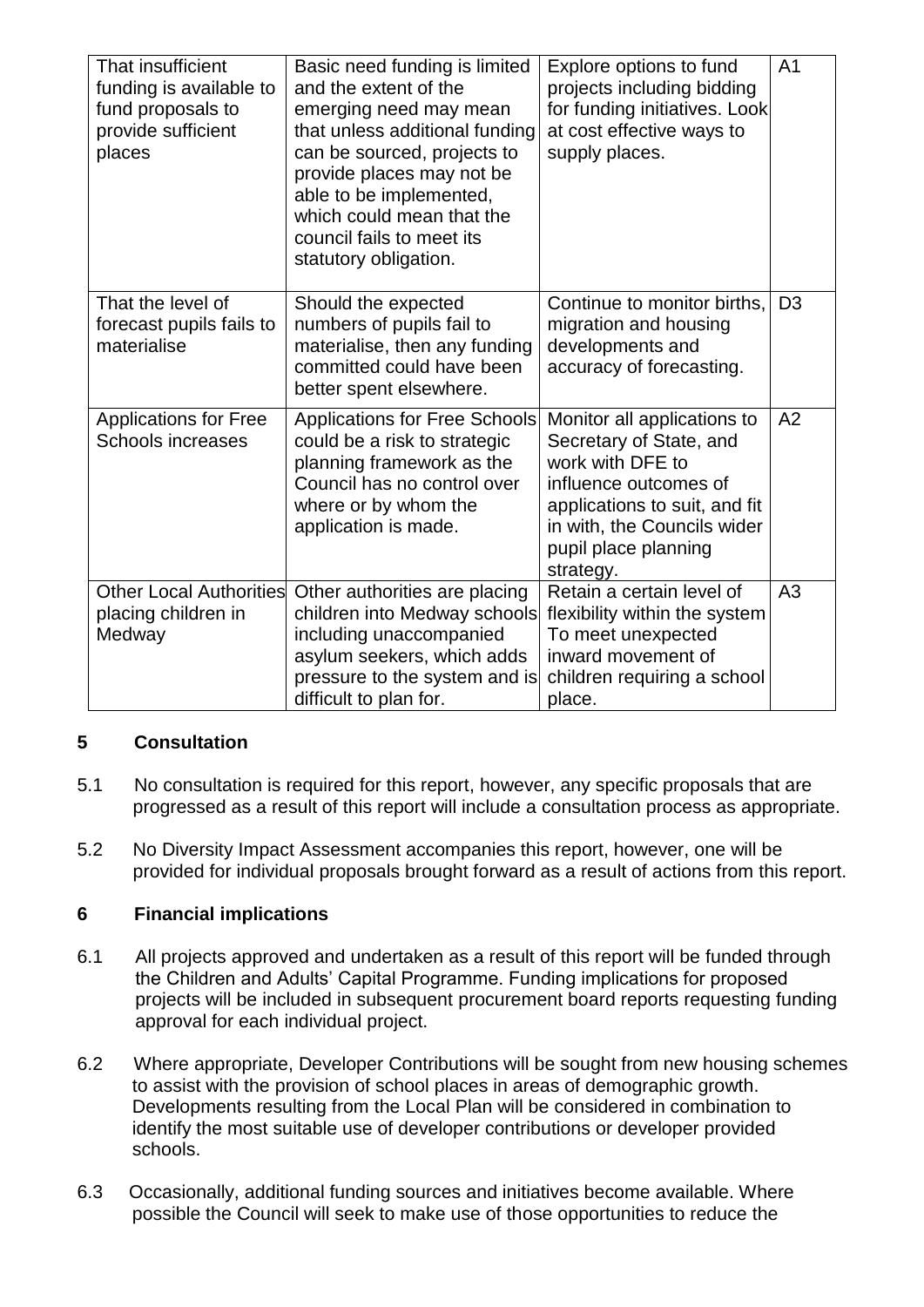demands upon the funding currently available. For example, central government is making available £200m nationally to provide additional special school and unit provision; Medway has been allocated £1.377m over the three years from 2018 to 2020. A programme for this funding is being prepared and will be made available in the new School Organisation Plan. This programme will sit outside of the Basic Need programme.

- 6.4 The Government's Free School programme provides an opportunity to create additional provision without the responsibility for funding and all opportunities to benefit from this source of funding will be explored. This is particularly relevant to secondary provision, which requires significantly higher capital funding than primary schools; however the availability of land is an issue. Officers will seek to secure Free School provision for Medway as required and discussions with the ESFA will continue.
- 6.5 Medway Council receives a basic need grant from central government annually. The table below highlights the levels of funding due to be received until 2020/21. The table shows that the ESFA has determined that Medway will receive a nil grant award for 2020/21. This is due to Medway being positioned with sufficient primary school places, and with two new free schools approved which will cater for secondary demand. At a national level, the Department for Education may offer further opportunities to bid for targeted funds to deliver the basic need for school places, although there is no guarantee that there will be opportunities or that bids will be successful.

| Year        | Funding allocation |
|-------------|--------------------|
| Carry over  | £1.9m              |
| $2015 - 16$ | £2.2m              |
| $2016 - 17$ | £2.3m              |
| $2017 - 18$ | £9.0m              |
| $2018 - 19$ | £3.1m              |
| $2019 - 20$ | £4.9m              |
| $2020 - 21$ | £0                 |

6.6 This table outlines the remaining available funding within the Capital Programme from central government basic need grants together with developer contributions and lists the current approved projects.

| Funding remaining (up to and including 2020-21 allocations) | £10,100,000 |
|-------------------------------------------------------------|-------------|
|                                                             |             |
| Approved schemes – estimated post-tender costs              |             |
| St Mary's Island C of E Primary School expansion            | £2,350,000  |
| Riverside Primary School expansion                          | £1,400,000  |
| <b>Halling Primary School expansion</b>                     | £1,400,000  |
|                                                             |             |
| Awaiting approval – estimated pre-tender costs              |             |
| Grammar School expansion programme                          | £4,950,000  |
|                                                             |             |
| Total of outstanding projects                               | £10,100,000 |
| Remaining funding up until March 2021                       | £0.00       |

6.7 Whilst the table above outlines a significant level of funding, this is allocated to the completion of the projects named and currently underway. There is currently no funding remaining for projects to further expand primary, secondary or special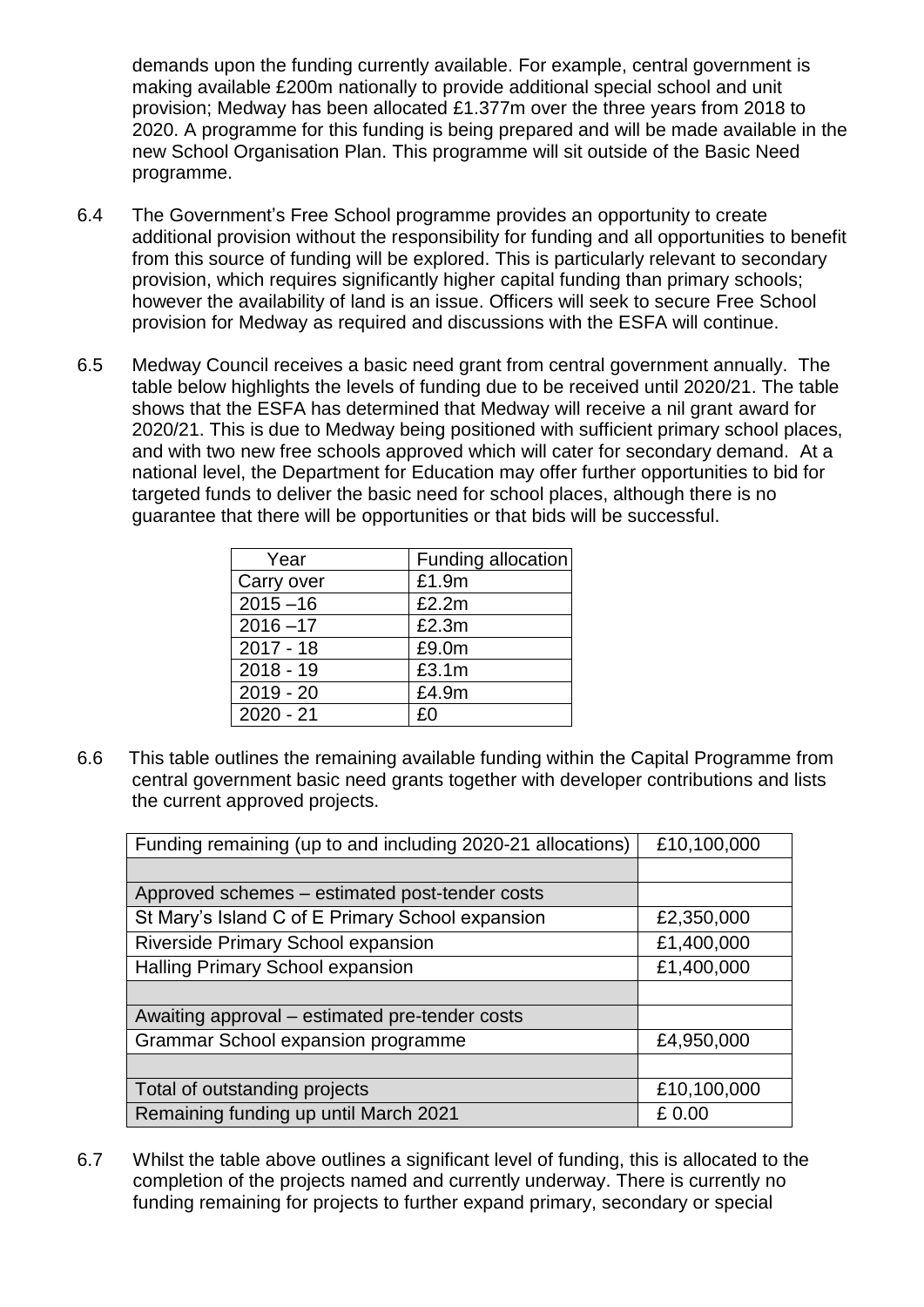provision, which will need to rely either entirely upon future years funding beyond 2020, or will be funded as a result of future Free School programmes or through developer contributions. It is uncertain at this time whether Medway will receive grant funding beyond 2021, and this will not be announced until the spring of 2019.

6.8 All other financial information is contained in the body of this report.

## **7 Legal implications**

- 7.1 The Council has the power under sections 18 and 19 of the Education and Inspections Act 2006 to make ''prescribed alterations'' to a maintained school. The procedure for making prescribed alterations is set out in 'School Organisation (Prescribed Alterations to Maintained Schools) (England) Regulations 2013.
- 7.2 From 24 January 2014 there is no longer a prescribed 'pre-publication' (informal) consultation period for prescribed alterations, there is however a strong expectation on Local Authorities to consult interested parties in developing their proposals prior to publication of the formal proposals as part of their duty under public law to act rationally and take into account all relevant considerations. Specific proposals brought forward from this report will be subject to these consultation processes.
- 7.3 Where an academy is proposed for expansion it falls to the academy trust to ensure appropriate statutory consultation is undertaken. In such circumstances the Regional Schools Commissioner is the decision maker on the proposals. As these are basic need proposals funding responsibility falls to the Council and all decisions on funding approval will robustly follow the Council's procurement procedures.

## **8. Recommendations**

- 8.1 The Cabinet is asked to note the continued excellent progress made against the School Organisation Plan and School Place Planning Strategy frameworks, which have ensured that the Council meets its duty and sufficient school places are available to meet the increasing demand.
- 8.2 The Cabinet is asked to authorise officers to undertake feasibility studies to provide additional grammar school places, subject to funding being available in the future, at one or more of the following schools:
	- Holcombe Grammar School (phase 2);
	- Chatham Grammar School for Girls;
	- Rochester Grammar School:
	- Fort Pitt Grammar School; and
	- Provision on the Hoo Peninsula.
- 8.3 The Cabinet is requested to authorise officers to undertake the feasibility and detailed costing of an additional one form of entry at Hundred of Hoo Academy Primary Phase.
- 8.4 The Cabinet is asked to authorise officers to undertake further feasibility studies as necessary to ensure that forward planning is in place to meet demand as and where it emerges.
- 8.5 The Cabinet is asked to note the ongoing work being undertaken to ensure sufficient SEND provision is available within Medway and to support the submission of a free